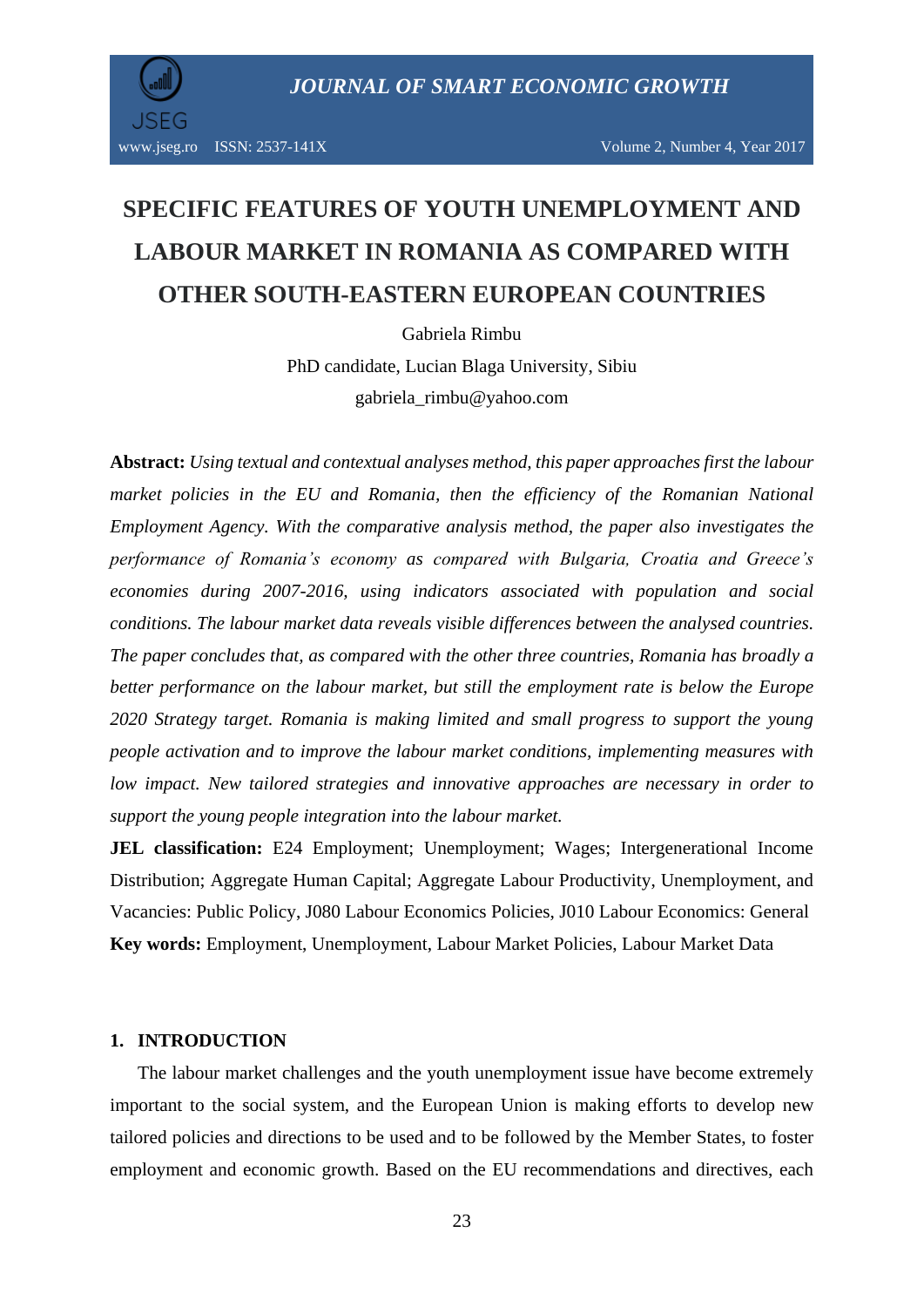

Member State of the EU develops its own social policy and creates its own welfare system, a system which is adapted for each country context, with different expenses and budgets. Because in every country the social, economic and political context is different and these countries are following different welfare regimes, it is impossible for the Member States of the EU to be associated with a single welfare regime (Dumitrache and Szeles, 2012).

Before the Industrial Revolution, the labour market challenges and the unemployment rate were not a Government issue, the concept of unemployment was not considered a problem, and it was each person's responsibility to facilitate its own insertion into the labour market. Over time, capitalism changed the perspective regarding the unemployment, from a problem which only concerned the individual choice to a societal problem, and the government needed to implement measures and actions to support the young people integration into the labour market (Colander, 1998). Raising employment, finding and implementing actions to reduce the unemployment became a government responsibility (Kiss, Cocheci, 1993). Over time the government implemented a large amount of measures and policies, such as social protection programme, unemployment allowance, skills development programmes related to the labour market needs or minimum wage. Not all the measures can have a positive impact on the economy, for example the minimum wage can increase the unemployment (Gorry, 2013).

### **2. EMPLOYMENT AND SOCIAL POLICY IN THE EUROPEAN UNION**

Employment always has been on the EU agenda. In 1992 the "European Strategy for Employment" was introduces, as part of the European Union Treaty, strategy that became a foundation for the next social policy developed by the EU regarding employment and labour market.

Through the "European Union Youth Strategy for 2010-2018" the Council of the EU invites the Member States and the Commission to develop initiatives that supports the young people's integration into the labour market, including to support the young people transition from unemployment or inactivity to the labour market, and to foster employment and to promote entrepreneurship among young people (Council of the European Union, 2009).

The EU launched the "Europe 2020 Strategy" for smart, sustainable and inclusive growth, a strategy that approaches directly the unemployment issues, establishing targets to be reached by all the Member States of the EU. Raising the employment rate is one of the targets - 75% of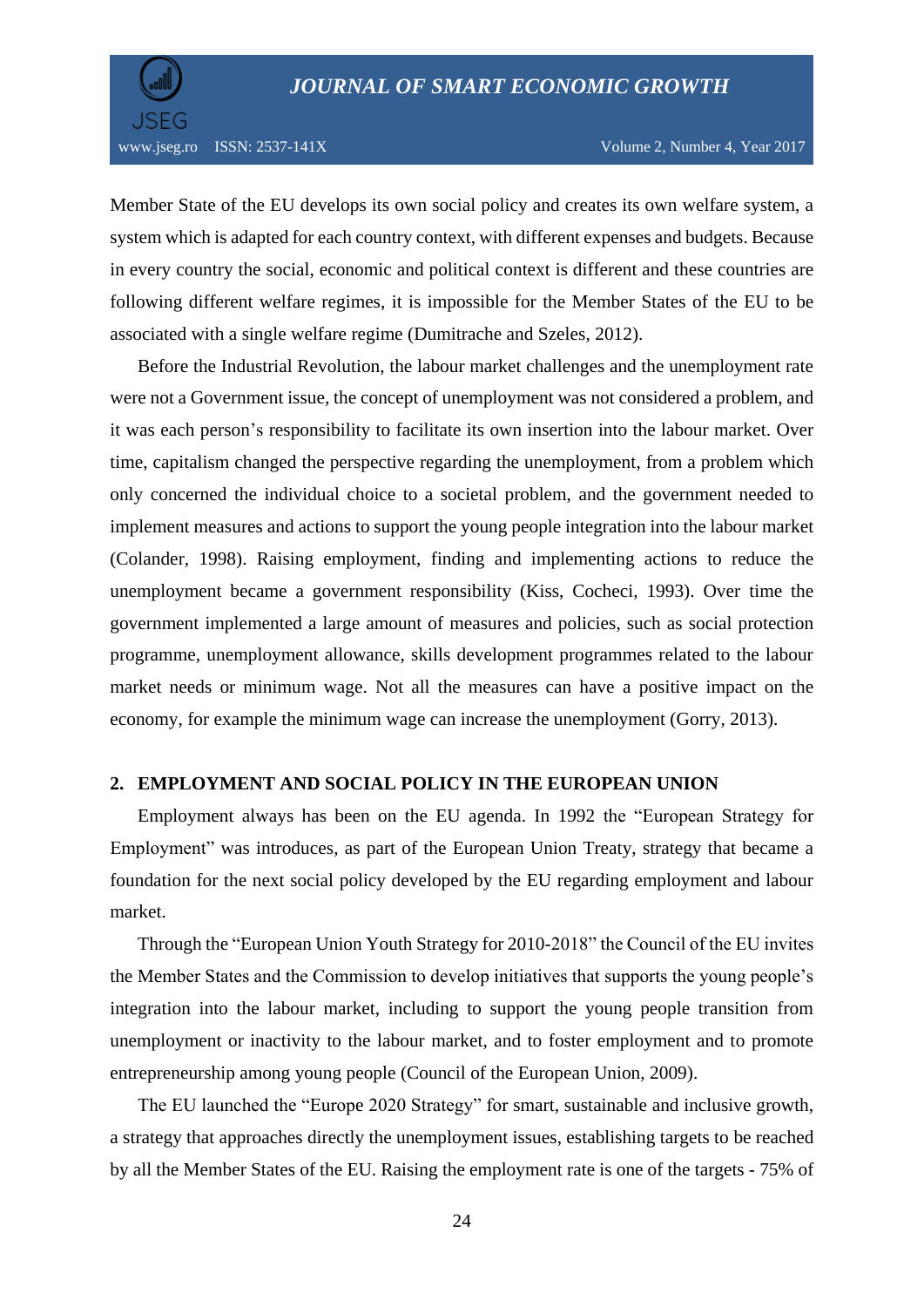

20 to 64 years old men and women need to be employed until 2020 (Council of the European Union and European Commission, 2012).

The "Youth on the Move initiative", was launched by the EU, being relevant to the labour market issues, and aims to link the key competences and the learning outcomes with the labour market needs, to enhance employability and support young people mobility for workplacebased training. This initiative, together with a framework of policy priorities, will be adopted at national and EU level in order to reduce unemployment (European Commission, 2010).

The EU also launched the "New Skills Agenda for Europe", another initiative that focused on the development of the people's competences and skills and their challenges, aiming to improve the quality and relevance of these competences and skills and to improve the modalities of choosing a career path through information and skills intelligence (European Commission, 2016).

The EU also implements "Youth Guarantee", a program that, through the Member States of the EU, will create opportunities and measures to ensure that all young people aged under 25 years, who become unemployed or leave formal education in a period no longer than 4 months, can receive a good-quality job, continue education or benefit a traineeship or apprenticeship (Council of the European Union, 2013).

Through the "Quality Framework for Traineeships" measure, the EU established a set of principles to improve the quality of traineeships and to facilitate the transition from education or inactivity to work or from unemployment to the labour market (Council of the European Union, 2014).

#### **3. THE LABOUR MARKET IN ROMANIA**

Romania officially recognizes the unemployment in 1991, and after 7 years the country founded the National Employment Agency (Agenția Națională pentu Ocuparea Forței de Muncă - ANOFM), now being responsible of offering services for jobseekers and employers, offering social protection, outplacement services, career guidance and professional counselling, business adviser and other services.

As the responsibilities grew, the expectations from the Employment Agency grew also, and the Council of the European Union recommends to adequately staff the Agency (Council Recommendations, 2015). ANOFM has low quality and coverage, insufficient institutional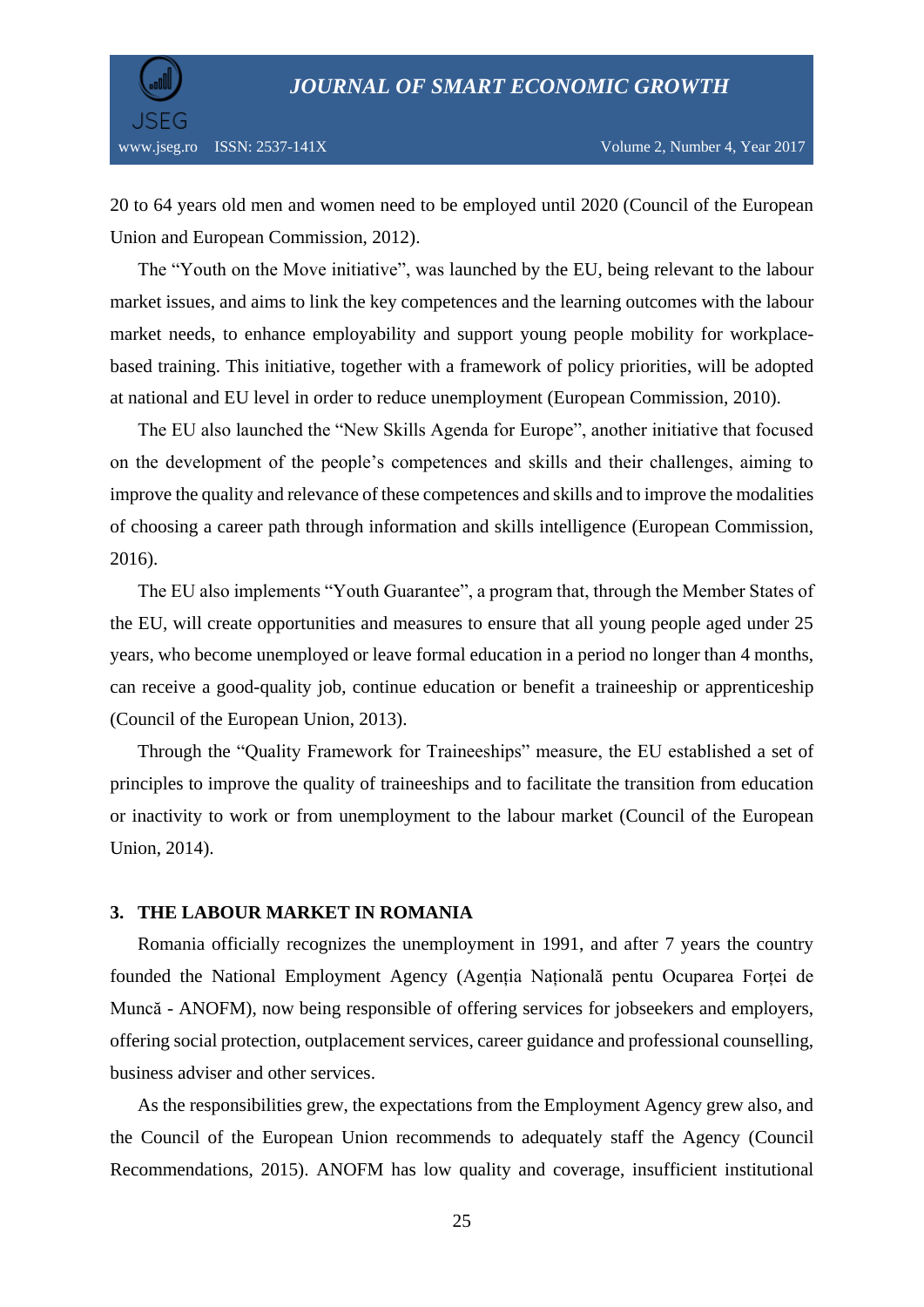

capacity (European Commission, 2013), and an overall public service with no quality (European Commission, 2014). The institution is making limited progress in attracting vacancies and offering attractive services for employers and some of their implemented actions have low impact on the labour market participation (European Commission, 2016) and, even if Romania developed the procedures to provide tailored services for jobseekers, they were not implemented (Council Recommendations, 2016, revised).

Through "The National Reform Programme" Romania defines the measures to be implemented, in order to achieve the Europe 2020 targets and defines the country structural reforms. The European Commission examines the National Reform Programme and Convergence Programme for Romania each year, and through its assessments, the Commission highlights that the target to reach 70% of woman and men aged between 20-64-year-old being employed is ambitious to reach, (European Commission, 2013), and that the country made limited progress to improve the labour market participation (European Commission, 2014) and to improve the labour market conditions (European Commission, 2015).

# **4. YOUNG PEOPLE AND LABOUR MARKET DEVELOPMENT IN ROMANIA AS COMPARED WITH OTHER SOUTH EASTERN EUROPEAN COUNTRIES**

The analysis uses statistical data from Eurostat database in order to analyse the labour market performance in Romania as compared with Bulgaria, Greece and Croatia. Many social and economic policies use demographic statistic data for planning, monitoring and evaluating the implemented measures. Nowadays the EU is facing demographic challenges - the population could be characterised mainly through low fertility and greater life expectancy. At the EU-27 countries level, the young population aged between 16-29 years old decreased from 95,794,328 to 87,915,034 during the 2006-2016 period. Over time, young population suffered important changes and, as in most of the EU countries, in Romania, Bulgaria, Greece and Croatia the evolution of young population aged between 15-29 years old has decreased. As compared with other EU countries from South Eastern Europe, Romania has the highest young population, that decreased from 4,627,232 in 2007 to 3,520,009 to 2016, followed by Greece, Bulgaria and Croatia. In 2016 the young population from Romania was 4.76 times higher than the young population from Croatia. During 2007-2016 interval, the number of young people aged between 15-29 years old decreased in Greece from 2,198,998 to 1,686525, in Bulgaria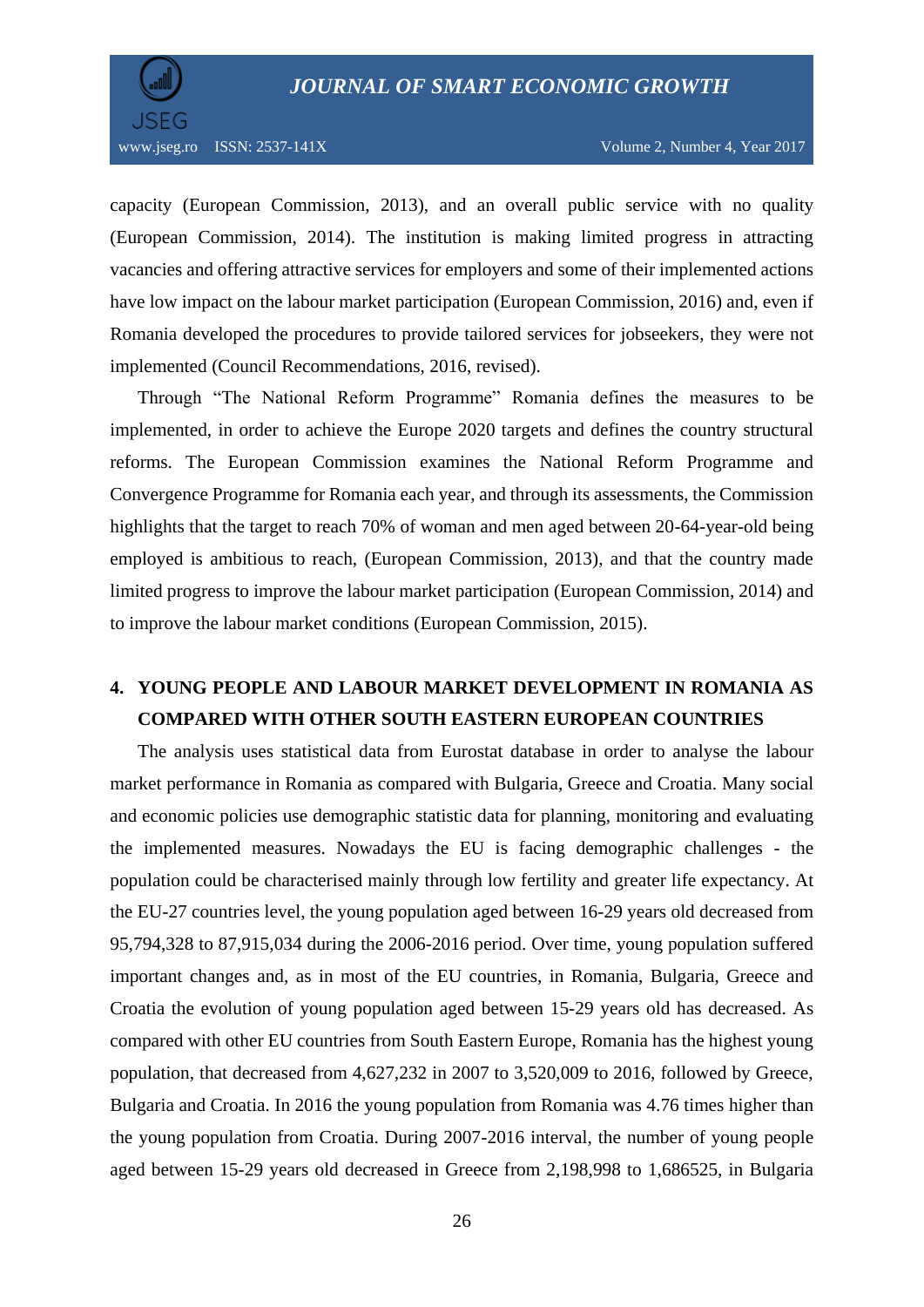

from 1,524,745 to 1,169,398, and in Croatia from 834,836 to 739,397. During the years 2007- 2016, Romania had the highest share of young people in total population, followed by Bulgaria, Greece and Croatia. Although the number of young people from Greece is higher than the number of young people from Bulgaria, the young population represents a higher share in Bulgaria. The ratio of the young people in total population during 2007-2016 decreased every year, from 21.9% to 17.8% in Romania, from 20.1% to 16.3%, in Bulgaria, from 19.9% to 15.6%, in Greece and from 19.4% to 17.6% in Croatia.

Over the years, not only there where changes regarding the number of young population level, but the percentage of young people by educational attainment level has changed also. In Romania, the percentage of young people having less than primary, primary and lower secondary education (levels 0-2, ISCED, International Standard Classification of Education, ISCED 2011) decreased from 42.0% in 2007 to 39.9% in 2009, increasing again in 2010 to 41.3%, and until 2016 the percentage was maintained broadly over 40%, reaching 41.4% in 2016. When compared with the other three countries, Romania has the highest rate, followed by Bulgaria, Greece and Croatia. The percentage of young people having less than primary, primary and lower secondary education decreased in 2016 as compared to 2007, from 43.2% to 34.5% in Bulgaria, from 36.4% to 30.1% in Greece and from 27.5% to 25.4% in Croatia. The situation is reversed when we analyse the percentage of young people attending tertiary education (level 5-8), in all four countries the percentage increased in 2016 as compared to 2007. Although the percentage increased in Romania from 8.2% to 11.3% during the 2007- 2016 interval, the country has the lowest rate among the analysed countries, reaching its highest value in 2014 - 13.4%. The country with the biggest percentage of young people attending tertiary education is Greece, increasing its percentage from 14.1% in 2007 to 17.0% in 2016**.** One of the reasons why there are more young people that are following a tertiary education is that the economy context and the labour maker have changed, demanding high skilled and qualified labour force. There are differences between the analysed countries regarding the young people attending upper secondary and post-secondary non-tertiary education (level 3 and 4): in the case of Romania and Croatia the percentage decreased during 2007-2016 and increased in the case of Bulgaria and Greece. In 2016 Romania recorded 47.3% - the lowest value of the analysed countries, followed by Bulgaria with 49.5%, Greece with 52.4% and Croatia with 58.2%.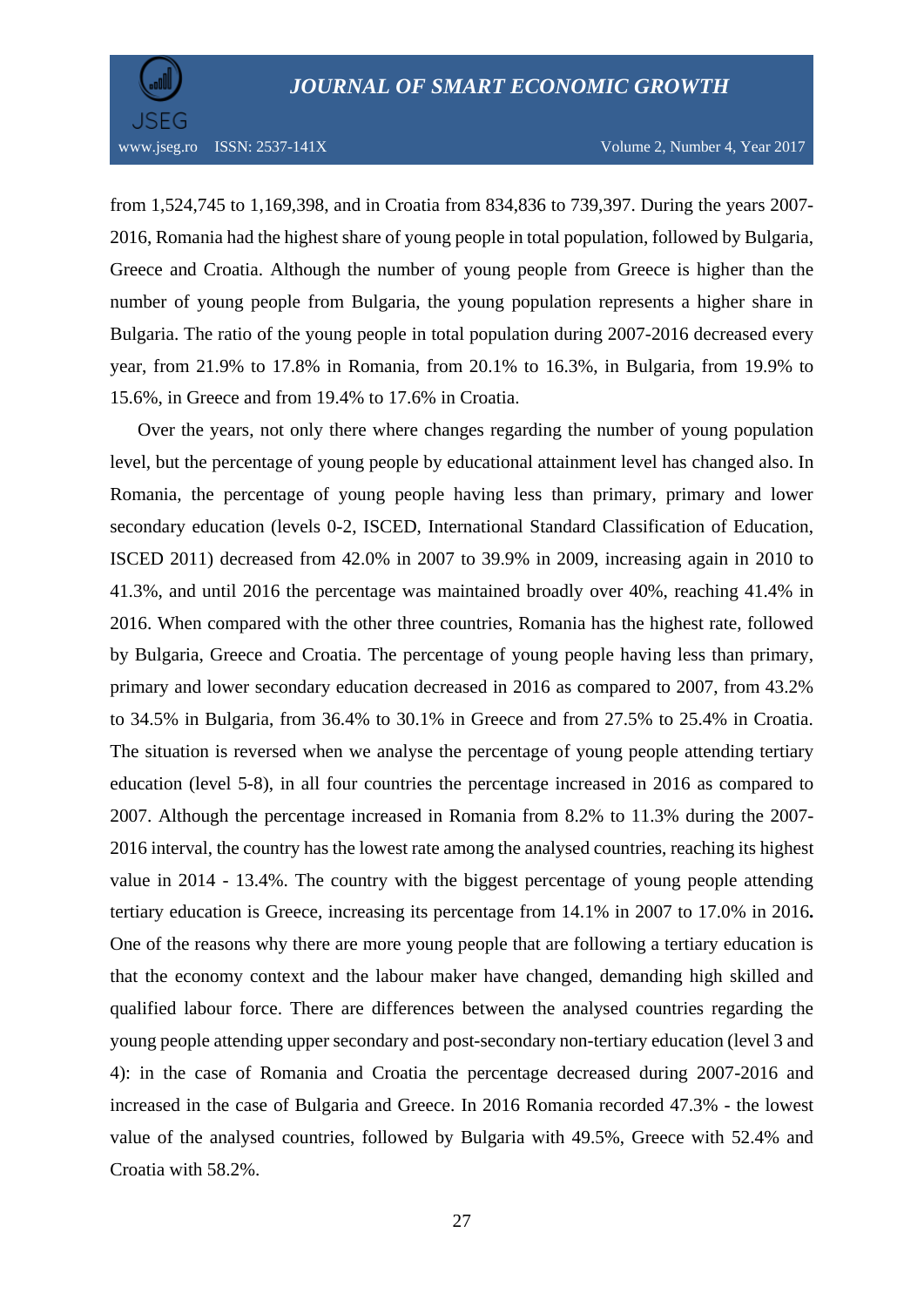

In the period 2007-2016, the young population also changed its behaviour, Romania registering the lowest estimated average age of young people leaving the parental household, as compared with the other four countries, staying broadly over 28. In 2016, the young population from Croatia chose to leave their parental household on average at the age 31.5, the young population from Greece at the age 29.4 and from Greece at the age 29.1.

Even if the young people have jobs or live in a country with minimum wages policies, the people still can be at-risk-of-poverty. Based on the EU-SILC survey, the young population aged between 15-29 years from Romania in-work at-risk-of-poverty increased from 17.0% in 2007 to a provisional rate of 23.9% in 2016. Bulgaria is also struggling with this situation, the rate more than doubled from 5.0% in 2007 to 10.7% in 2016. In 2016 Croatia had 5.6% in-workat-risk of poverty rate, 4.27 times lower than Romania. During the 2010-2013 period, Romania had significant more young people at risk of poverty as compared with the other South Eastern European countries: in 2013 Romania had 4.67 more young people at risk at poverty than Bulgaria, 2.16 times than Greece and 8.02 times than Croatia.

The youth employment rate has different values depending on the educational attainment level. The youth unemployment rate of young people aged between 15-29 years attending less than primary, primary and lower secondary education in Romania was 24.4% in 2007, remained broadly at 23% in 2008, 2009, 2011-2013, reaching the highest values in 2010 with 25.3%, 2014 with 24.5% and 2015 with 25.0%. The registered rate has the same value 24.0% in 2007 and 2016, because the percentage of young people in the same group age attending less than primary, primary and lower secondary education decreased, it means that even the values of the youth employment rate remain the same, there are more young people who are working. Compared with the other 3 countries, Romania is registering the highest values from 2011 until 2016. In 2016, Greece was registering a rate of 10.7%, Croatia 4.1% and Bulgaria 11%.

The youth unemployment rate of young people aged between 15-29 years attending upper secondary and post-secondary non-tertiary education in Romania decreased in 2007 to 2008, from 47.6% to 46.4% although the percentage of young people following this type of education did not modify. Once the percentage of young people population who are attending upper secondary and post-secondary non-tertiary education increased in 2009, the youth unemployment rate decreased to 44.3% and continued rising until 2015, reaching the highest value - 50.3% and decreasing to 48.4% in 2016, along with the augmentation of the young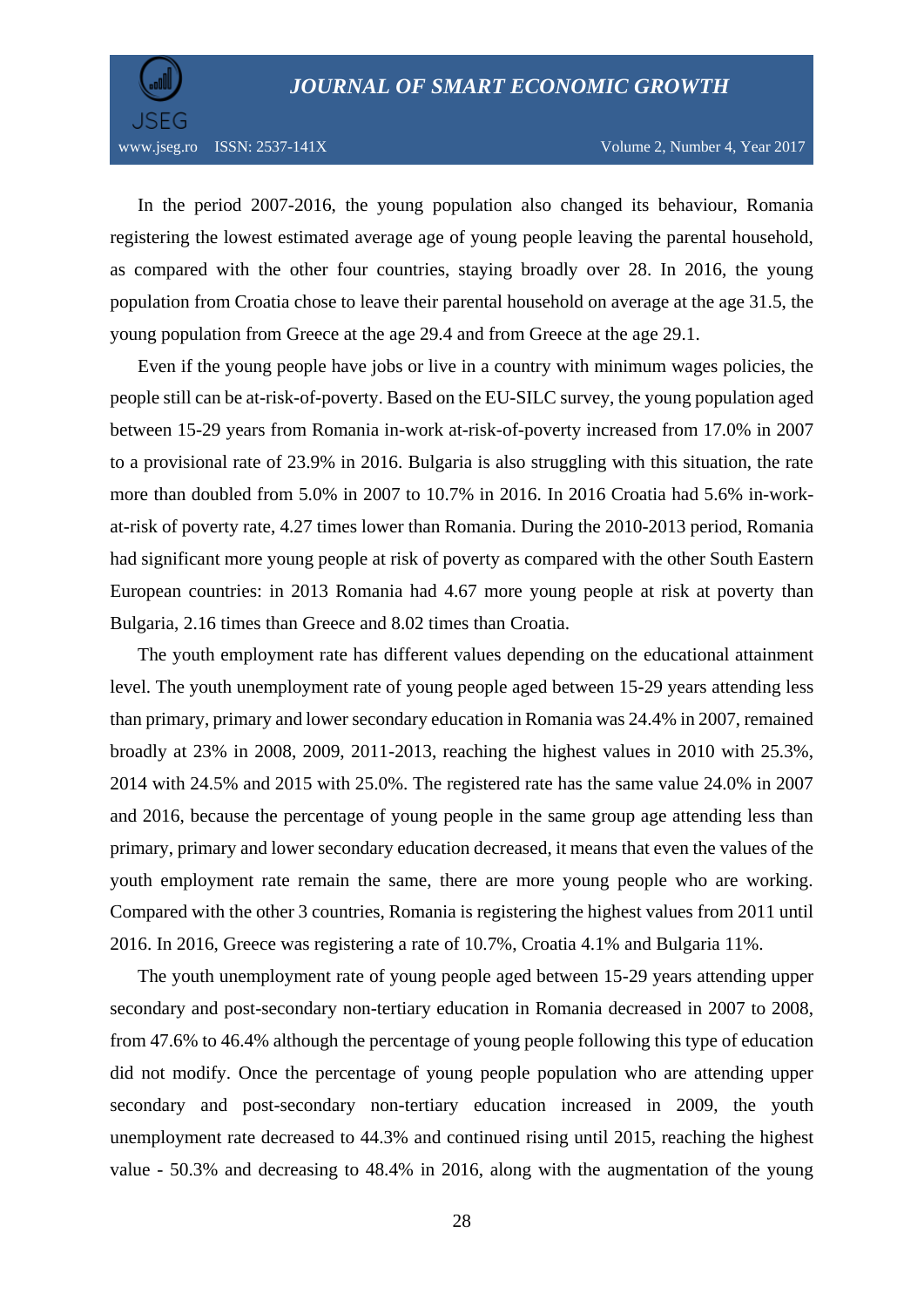

people population. In Bulgaria and Croatia this rate evolved in the same direction, Bulgaria reaching the highest values in 2008, 57.8% and the lowest value in 2013, 44.4% and Croatia reaching the highest value of 55.1% in 2008 and the lowest in 2013, 38.6%. Greece evolved differently, reaching in the highest value in 2007, 43.4% and the lowest in 2013, 24.4%.

The youth employment rate of young people aged between 15-29 years old attending tertiary education in Romania progressively decreased from 2007 until 2014, from 82.7% to 67.0%, and started to grow back reaching 75.9% in 2015 and 77% in 2016. The variation of the youth unemployment rate coincided with the changes in the percentage of young people attending tertiary education, so when the employment rate decreased, the young population increased, and when the youth employment rate started to grow, the young population decreased. In 2016 Romania registered the highest rate from the analysed countries, 77%, followed by Bulgaria 73.2%, Croatia 63.6% and Greece 57%.

The youth employment rate of young people aged between 15-29 years old in Romania decreased from 40.5% in 2007 to 39.5% in 2009, along with the decreasing number of young population for the same category. The rate increased by 1.1% in 2010 and decreased again in 2011 to 39.9%, increased from 40.2% in 2012 to the highest value from the analysed period 43.1% in 2015, decreasing again in 2016 to 41.5%. Figure 1 show the evolution of youth employment rate for 15-29-year-old age category from Romania, Bulgaria, Greece and Croatia. Since 2010 and until 2015, Romania has the highest employment rate, followed by Bulgaria, Croatia and Greece. The situation changes in 2016, when the employment rate from Croatia was with 1.8% higher that the employment rate from Bulgaria, but Romania maintained her position, having the highest employment rate. During the same period in all 4 countries the young population decreased, and the increasing of the employment rate can be a result of this decreasing and not necessary by creating new jobs.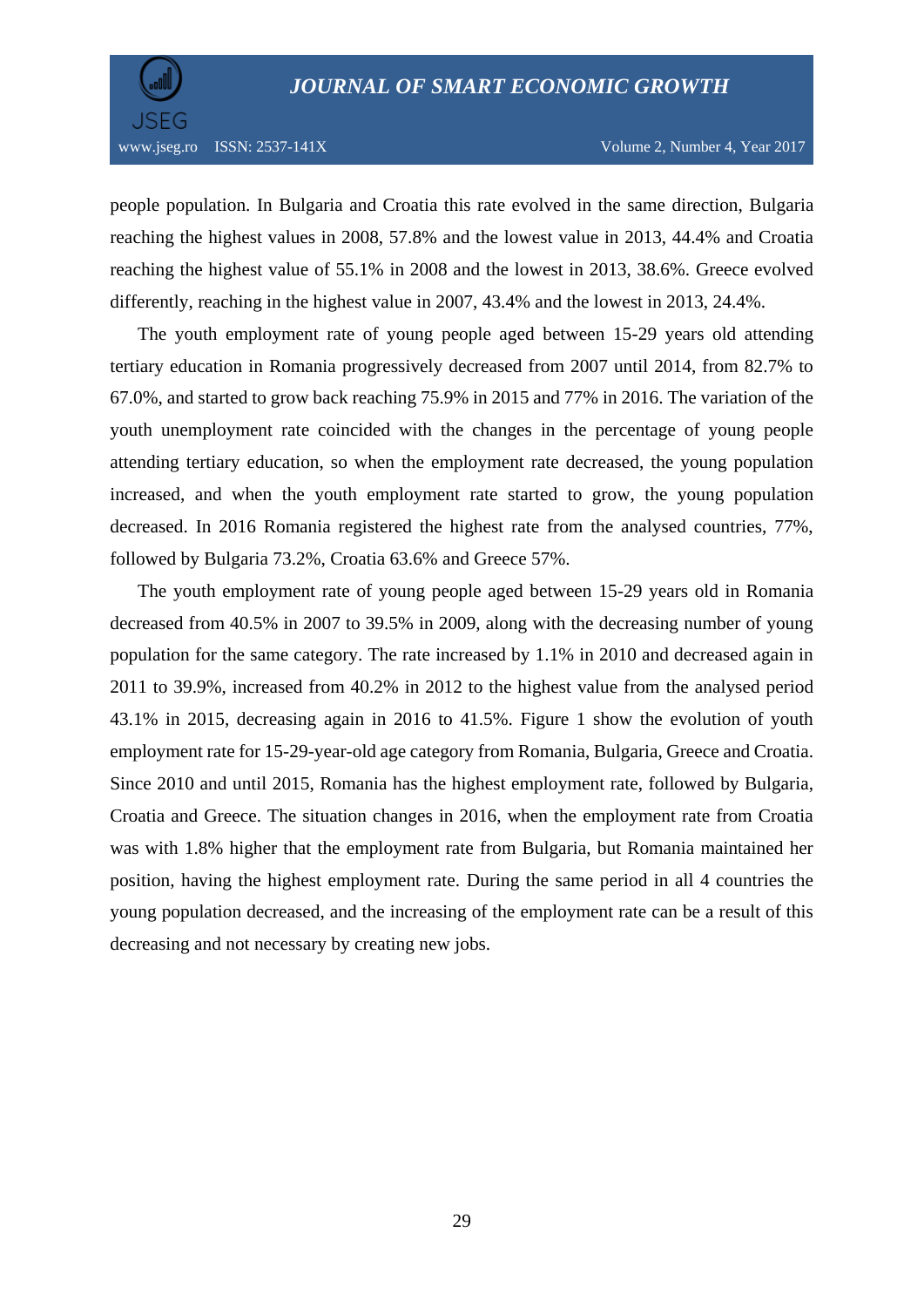



Fig. 1: Evolution of youth employment rate, young people aged between 15 – 29 years old - % (Data source: Eurostat database)

There are different types of possibilities to participate into the labour market. An important number of young people aged between 15 to 29 years old from Romania choses to be selfemployed, instead of finding a job, they create one for themselves. In 2007 in Romania, 227.4 thousand young people were self-employed, this number decreased until 2013, when only 148.6 thousand young people were self-employed, increased in 2014 to 158 thousand young people and in 2015 to 188.7 thousand people, but decreased again in 2016 to 167.3 thousand young people (Fig. 2). Even if the number of young people in Romania decrease from 2007 until 2016, it is above the number of young people that are self-employed in Bulgaria, Croatia and Greece. Croatia is the country with the lowest number of young population and has the lowest number of young people working for themselves. In 2016, compared to 2007, the number of young people self-employed decreased in all four countries, from 26.7 to 24.4 thousand people in Bulgaria, from 108.9 to 63.5 thousand people in Greece and from 29 to 1.9 thousand people in Croatia. The young population in Romania is 4.76 times higher than the young population in Croatia and has a young population self-employed 15.35 times higher.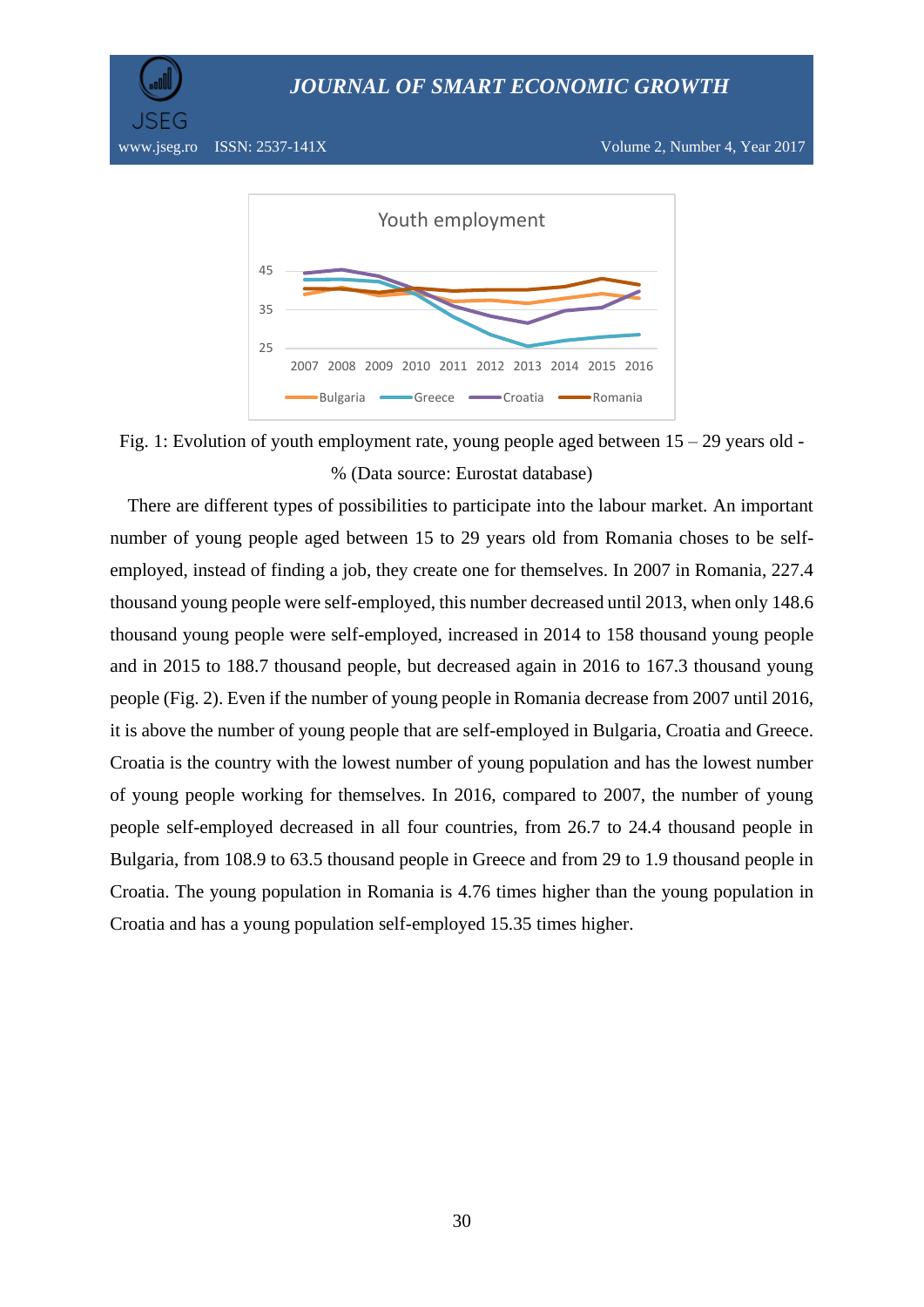

5

Figure 2: Evolution of youth self-employment, young people aged between 15 – 29 years oldthousand people (Data source: Eurostat database)

2007 2008 2009 2010 2011 2012 2013 2014 2015 2016

Bulgaria Greece **Croatia** Romania

Part of the employees are occupying jobs that are temporary. Young temporary employees as percentage of the total number of employees, for 15-29 years old age category evolved differently in Romania, Bulgaria, Greece and Croatia (Fig. 3). The percentage of the young temporary employees in total number of employees for age category 15-29 years from Romania is the lowest from the analysed countries, and increased from 2.9% in 2007 to 3.1% in 2016, the highest registered value was in 2014, 3.8%. Croatia has the highest rate, increasing its value from 28.6% in 2007 to 51.4% in 2016, reaching the highest values. In Greece, young temporary employees as percentage of the total number of employees also have increased during the analysed period, from 19.3 in 2007 to 22.3% in 2016, having the highest value in the same years as Romania, in 2014, 23.8%. After Romania, Bulgaria has the lowest young temporary employees as percentage of the total number of employees, reaching the lowest value in 2011, 5.6% and the highest value in 2013, with 9.7%. The evolution had the same tendency as the other 3 countries, increasing from 7.6% in 2007 to 8% in 2016.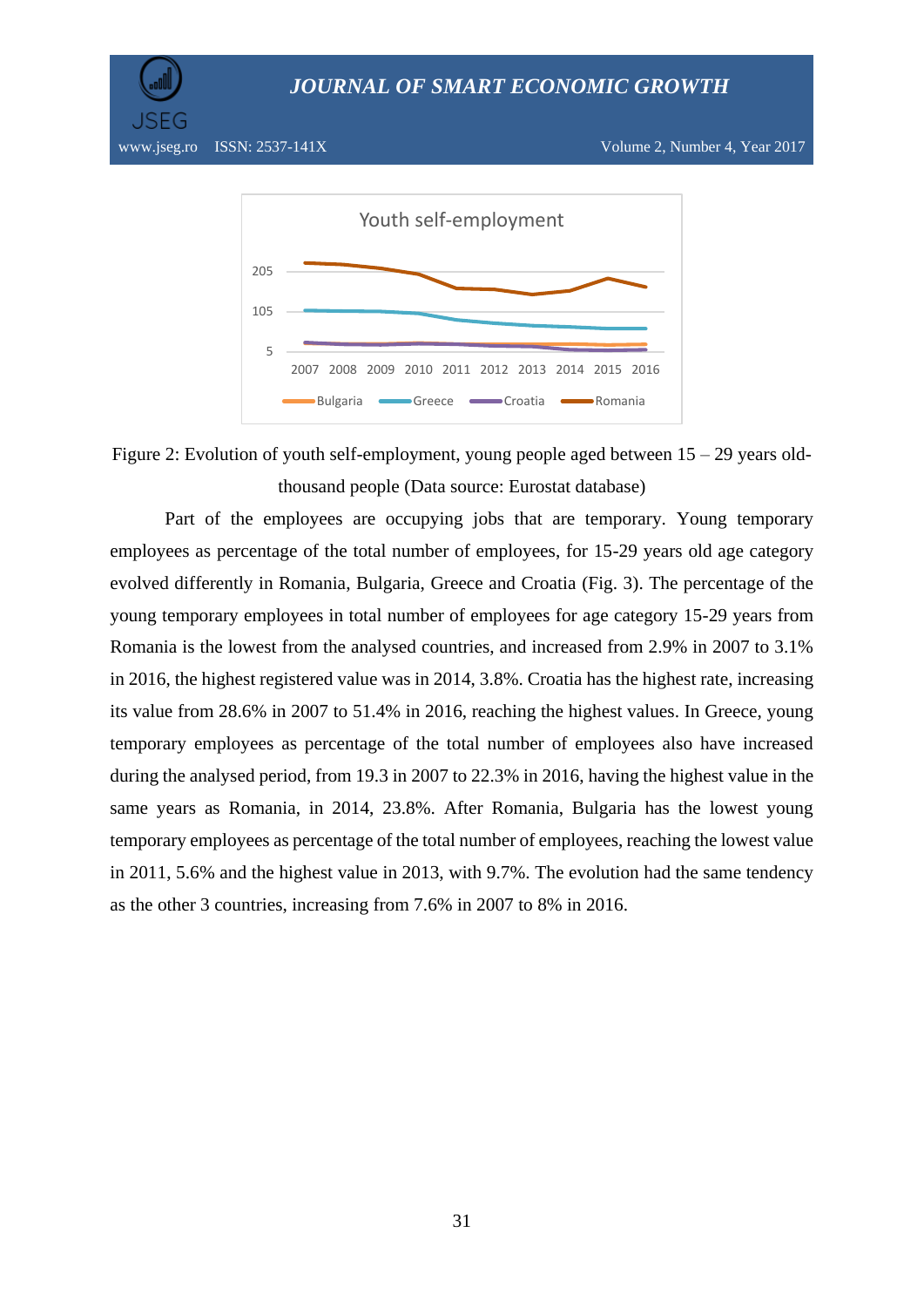



Fig. 3: Evolution of young temporary employees, young people aged between  $15 - 29$  years old - % (Data source: Eurostat database)

The insertion of the young people into the labour market can also be made through parttime contracts. The decision to have a part-time job can be voluntary or involuntary. The main reasons why the young people opt for part-time employment can be: they could not find a fulltime job, their own illness or disability, other family or personal responsibilities, or they can be in education or training. In Romania, in 2016 compared to 2007, the part-time employment, as percentage of the total employment, decreased from 10.2% to 9.2% (Fig. 4). In the same time, the involuntary part-time employment, as percentage of the total employment, increased from 65.2% in 2007 to 69.8% in 2016, so even though the part-time employment decreased in 2016, there were more young people that occupied a part-time job involuntary. Romania reached the highest values of part-time employment as percentage of the total employment in 2011, with 11.8% from which 63.1% worked involuntary part-time, in 2014 with 10.5%, from which 72.7% worked involuntary part-time, as well as in 2012 and 2015 with 11.2%, when the involuntary part-time employment as percentage of the total part-time employment for young people was 68.6% in 2012 and 76.1% in 2015. During the analysed period, 2007-2016, the involuntary part-time employment as percentage of the total part-time employment for young people was more than 60% each year, that means that more than half of the young people that had part-time jobs did not want to occupy this kind of position. Compared with 2007, in 2016 the part-time employment as percentage of the total employment for young people 15-29 also increased for Greece, from 8.1% to 18.4%, in Bulgaria from 1.8% to 3.5% and Croatia from 5.1% to 7.4%.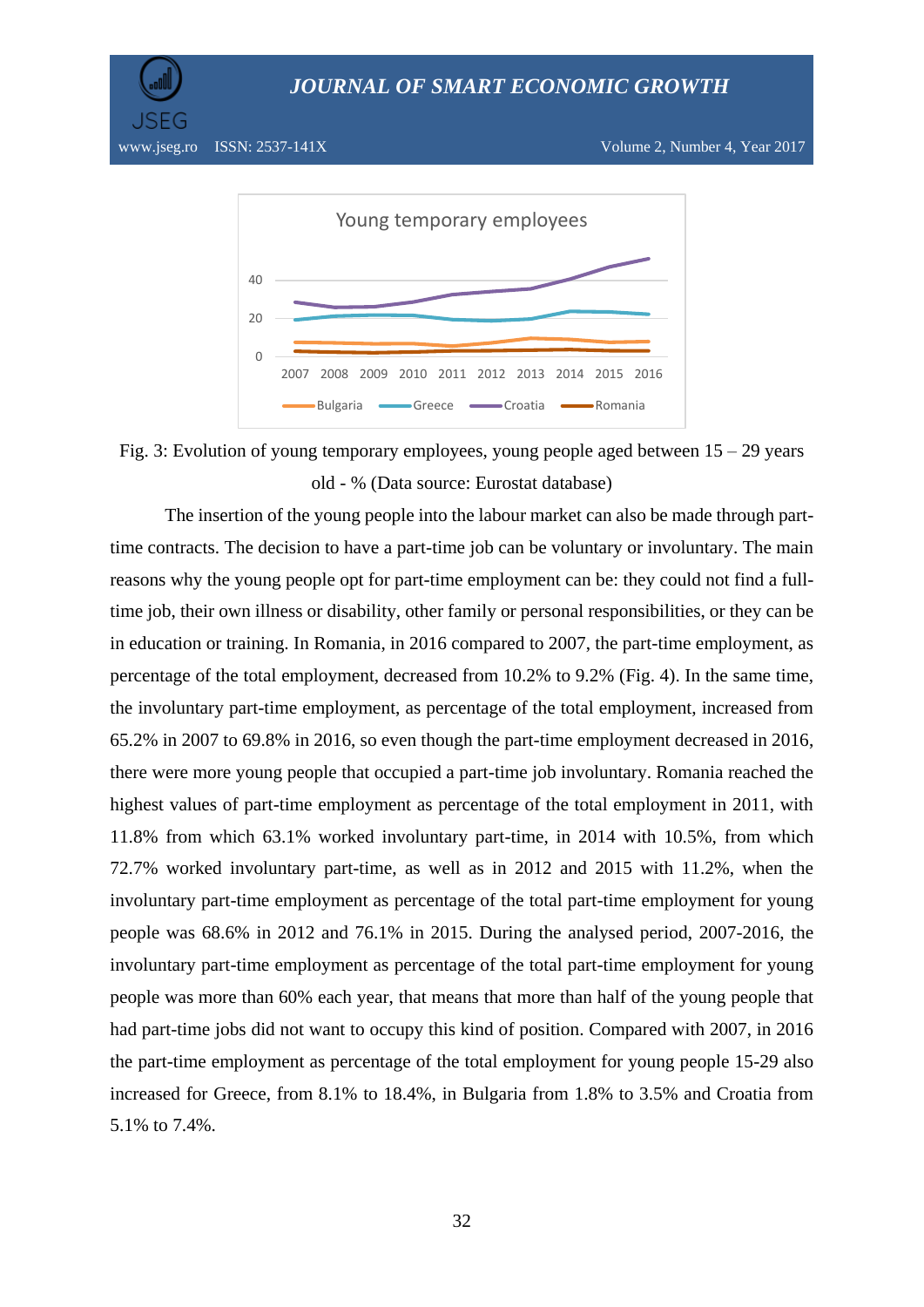JSEG



Fig. 4: Evolution of youth part-time employment rate, young people aged between 15 – 29 years old - % (Data source: Eurostat database)

Even if the size of the youth labour market force decreased, the major part of the EU member states need to create more jobs to accommodate the young population. The educational attainment level influences the number of young people facing unemployment. In Romania, the number of young people that attained less than primary and lower secondary education (level 0-2), decreased from 93.7 thousand in 2007 to 67.4 thousand in 2010, increasing again to 69.3 thousand in 2011, decreasing until 2013 to 59.6 thousand young people and increasing again until 2015 to 70.2 thousand people. In 2016 the number decreased to 59.2 thousand young people. Compared with the other 3 EU countries, overall Romania has more young people, unemployed young people that followed less than primary, primary and lower secondary education, in 2016 registering 59.2 thousand unemployed young people, followed by Greece with 41 thousand people, Bulgaria with 18.4 thousand young people and Croatia with a low liability number of 6.6 thousand young unemployed people. The young people who attained upper secondary and post-secondary non-tertiary education in Romania decreased in 2016 to 133.1 thousand young unemployed people, compared to 2007, when Romania registered the highest value during 2007-2016, 177.7 thousand young people. If in 2007 Romania had the highest number of young people with upper secondary and post-secondary non-tertiary education, followed by Greece 97.1 thousand people, Croatia 58.6 thousand people and Bulgaria 39.9 thousand people, starting from 2012 the situation changed, and until 2016 Greece has the highest number of young people who attained upper secondary and post-secondary nontertiary education, 163.2 thousand in 2016, followed by Romania 133.1 thousand young people, Croatia 71.9 young people and Bulgaria 32.0 thousand people. During 2007-2016, Greece had the highest number of young people who attained tertiary education who are unemployed,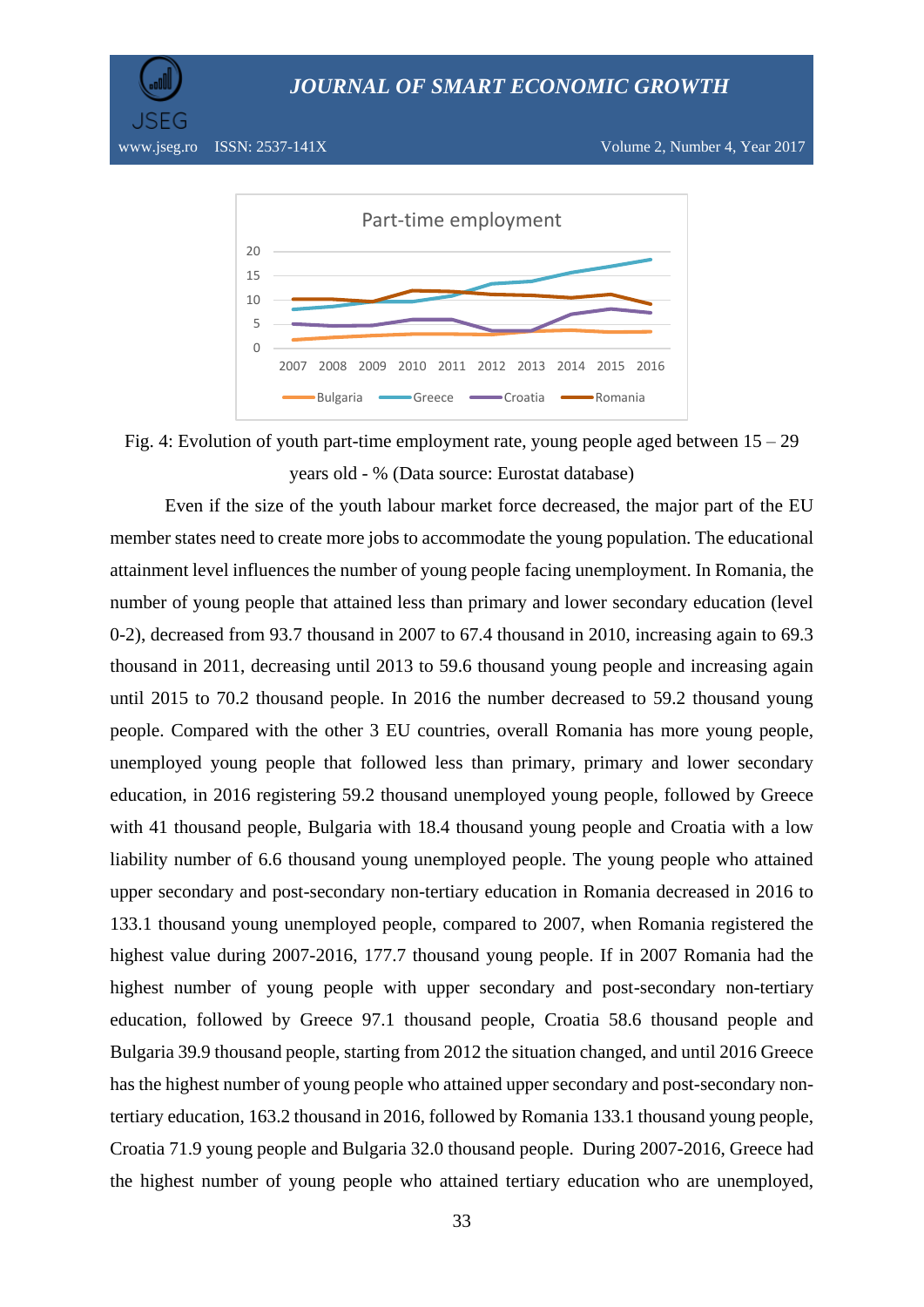

www.jseg.ro ISSN: 2537-141X Volume 2, Number 4, Year 2017

followed by Romania, Croatia and Bulgaria. Compared with 2007 the number of young people who attained tertiary education from Romania raised from 26.5 thousand people to 29.7 in 2016, having the highest number in 2014, 61.3 thousand people and 2013 with 55.9 thousand people.

The unemployment situation affects young people across Europe. The evolution of the of youth unemployment rate, young people aged between  $15 - 29$  years old were the same in Bulgaria, Greece and Croatia (Fig. 5). Even if the young population decreased, from 2007 until 2008 the youth unemployment rate decreased in Romania from 12.9% to 11.8%, in Bulgaria from 11% to 9.4%, in Greece from 17.9% to 16.8% and in Croatia from 18.1% to 15.9%. The rate starts growing from 2009 until 2013, when reaches the highest values: 21.7% in Bulgaria, 48.6% in Greece and 33.5% in Croatia. In Romania the rate maintained broadly at 15% during 2011-2014. After 2013, the rate decreased for all four countries, in 2016 Greece is having the highest unemployment rate, 38.3%, followed by Croatia 24.4%, Romania, 13.1% and Bulgaria 12.2%.



Figure 5: Evolution of youth unemployment rate, young people aged between  $15 - 29$  years old - % (Data source: Eurostat database)

In Romania, there are major differences between the youth unemployment and the adult unemployment, the young people being more affect by the unemployment than the adults. One of the reasons can be the high minimum wages, that a firm is not willing to pay for the work of a young people, that is at the beginning of his career, without experience and expertise. The firm is rather hiring an adult with experience and pay him the same wage, and have a better productivity. The minimum wage increased in Romania, form 500 lei in the first Semester of 2007 to 1450 lei in the second semester of 2016. From 2008 until 2011 the youth unemployment increased, the same as the minimum wage in Romania, during 2011-2014. In 2015 and 2016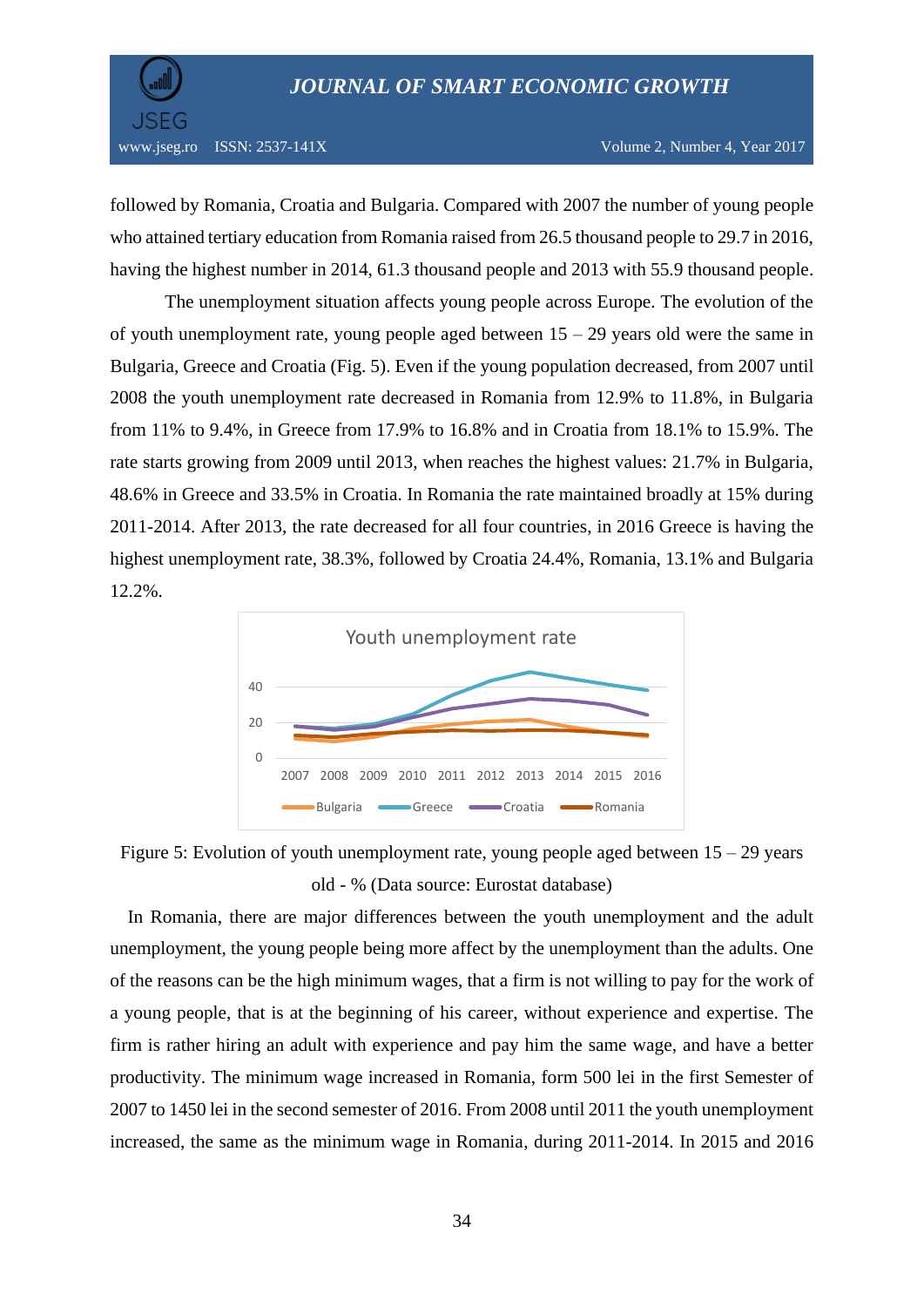



youth unemployment decreased, even if the minimum wage increase, but the in same time the young population decreased.

Long term unemployment affects differently man and woman, and there are still gaps between the female long-term unemployment rate and male long-term unemployment rate. During 2007-2016 period in Romania, there were more young man aged between 15-29 years old that were in long-term unemployment than young woman within the same age group. The female youth long-term unemployment rate registered a value of 5.8% in 2007, decreasing until 2009 to 3.4%, increasing until 2013 to 6.6%, decreasing again in 2014 to 5.4% and start increasing again to 6% until 2016. The male youth long-term unemployment rate decreased from 6.8% in 2007 to 4.8% in 2009, increased until 2012, reaching the highest value 7%, and start decreasing again, reaching 6.2% in 2016. During 2007-2017 the female and male young people from Bulgaria, Greece and Croatia were affected differently. In Bulgaria, in 2007, 2011 and 2012 the where more females than males in long-term unemployment, reaching the highest value of 10.0% in 2013 and the lowest values in 2008, 3.5%. The situation is reversed during 2008-2010 and 2013-2016, when there were more men than women in long term unemployment, registering the highest value in 2012, 11.8% and the lowest value in 2009, 4.3%. Except 2007 and 2010, in Greece, during 2007-2016 the women were more affected by the long-term unemployment than men, reaching the highest female long-term unemployment rate of 31.4% in 2014 and the lowest female long-term unemployment rate of 9% in 2009. The highest male long-term unemployment rate in Greece was registered in 2014, reaching a value of 27.6% and the lowest value in 2008 and 2009, reaching 4.4%. Very similar with the situation from Romania, except one year, in 2008, during 2007-2016 period the male from Croatia where more affected by the long-term unemployment than woman. The highest long-term unemployment rates were recorded in 2012 for woman, 17.0% and in 2014 for man, 27.6%, and on the opposite side, the lowest values for woman, in 2016, 9.5% and 2009 with 9.8% and 6.3% in 2008. The young long-term unemployment rate registered lower values during the economic expansion 2007-2009 and the highest values after the economic crisis.

Analysing the youth long term unemployment ratio, for young people aged between  $15 - 29$ years old we observe that, in Romania, the rate maintains broadly at 7% during 2010-2015. Compared to 2007 in 2016, the rate increased from 6% to 6.3%. In 2016 the highest youth long-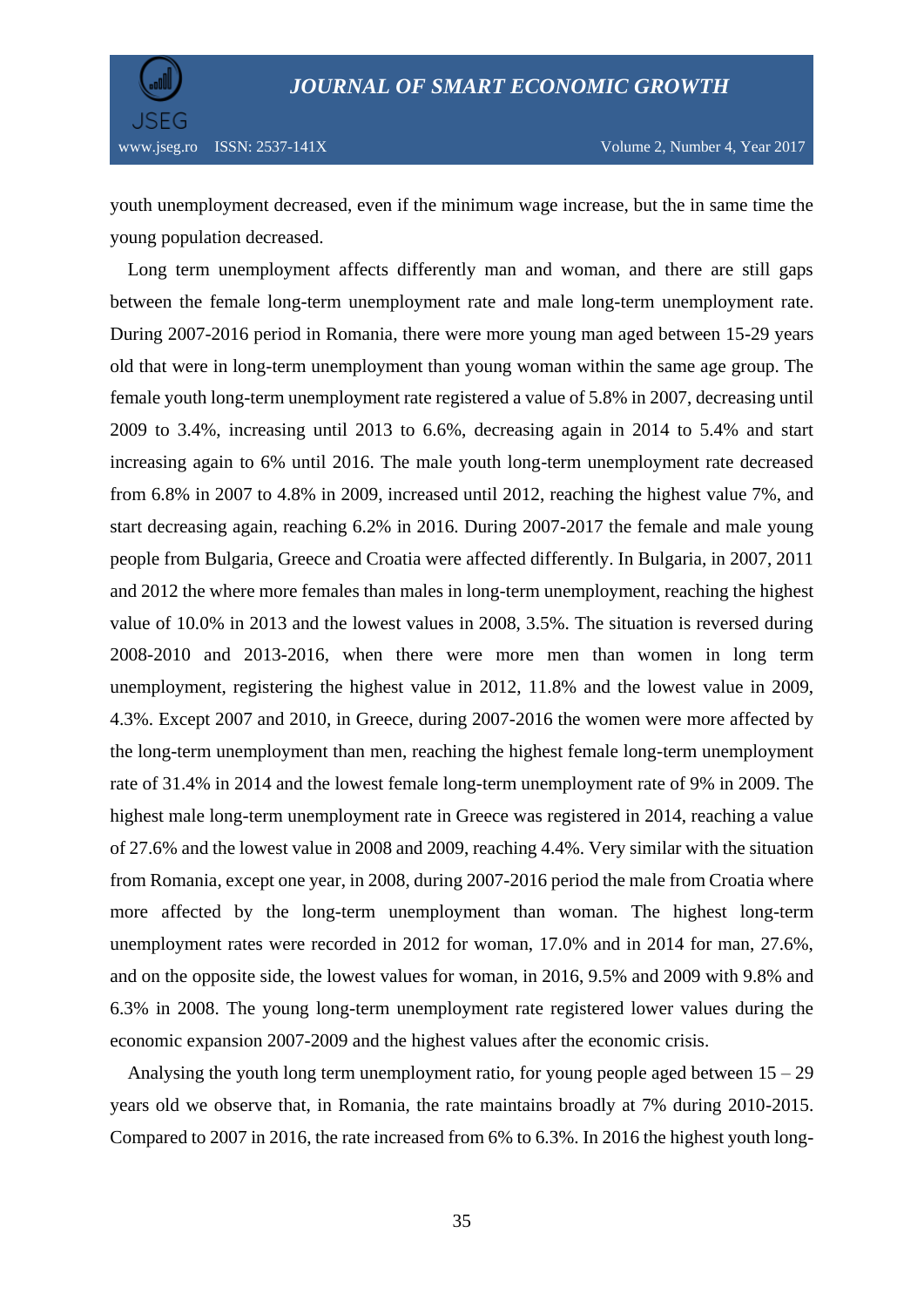

term unemployment ratio was in Greece, with 17.8%, Croatia with 13%, Romania, and followed by Bulgaria with 5.3% (Fig. 6).



Fig. 6: Evolution of youth long-term unemployment ratio, young people aged between 15 – 29 years old - % (Data source: Eurostat database)

#### **CONCLUSIONS**

The EU is making significant efforts to raise the employment and to offer high-quality services for the young population, offering them different opportunities to develop their skills and facilitate their transition from education, unemployment and inactivity into the labour market.

Romania is also making efforts to reduce unemployment, and even though the analysed indicators during 2007-2017 improved, according to the European Commission assessment, Romania registered limited progress in improving the labour market participation and conditions and the implemented measures had limited impact. The National Employment Strategy, one of the most important institution addressing labour market issues, still needs to be adequately staffed and to improve the institutional capacity and coverage.

Based on the analysed indicators during the period 2007-2017, Romania, as compared with the other three EU countries from South Eastern Europe (Bulgaria, Croatia and Greece), has broadly a better performance on the labour market for the young population in the age category 15-29 years, reaching in 2016 the highest youth employment rate, the highest youth selfemployment rate and the lowest young temporary employees rate as percentage of the total number of employees. Even though it had not the lowest unemployment rate, there is only a 1.1% difference as compared with Bulgaria, the country that has the lowest rate, and a 0.7%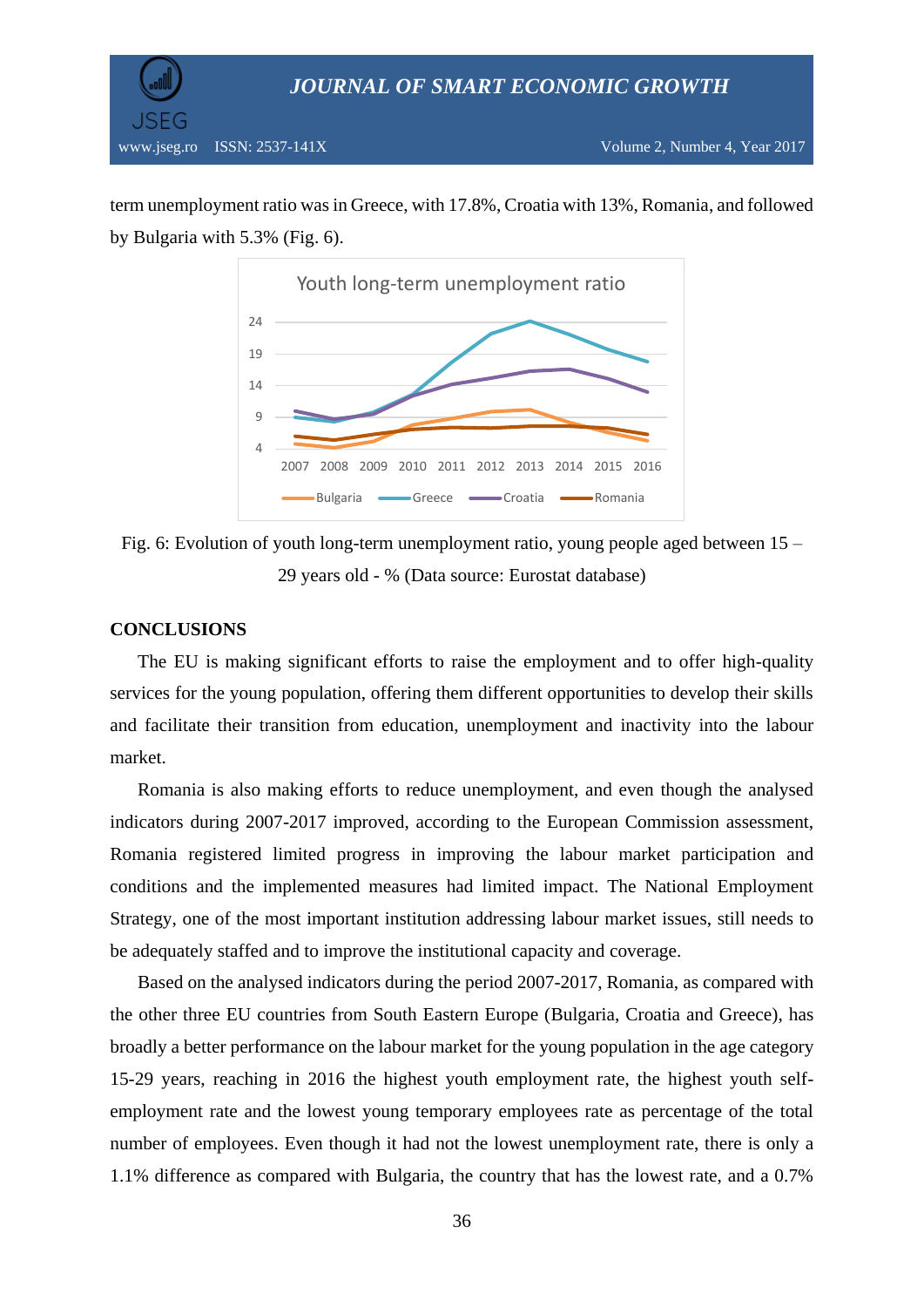

difference for the youth long-term unemployment ration as compared also with Bulgaria, which has the lowest rate.

Future research needs to consider also the migration indicators and the impact of the social policies, unemployment and employment on the economic growth.

**CONFLICTS OF INTEREST AND PLAGIARISM:** I, Gabriela Rimbu declare that the paper has no conflict of interest and plagiarism.

## **REFERENCES**

- 1. Colander, D.C. (1998). *Macroeconomics. Third Edition*. United States of America: Irwin/ McGraw-Hill, 157-172.
- 2. Council of the European Union and European Commission, (2012*). Joint Report of the Council and the Commission on the implementation of the renewed framework for European cooperation in the youth field (2010-18)*. Official Journal of the European Union, 394/6.
- 3. Council of the European Union (2009). *Council Resolution of 27 November 2009 on a renewed framework for European cooperation in the youth field (2010-2018)*. Official Journal of the European Union: 311/7.
- 4. Council of the European Union (2013). *Council Recommendation of 22 April 2013 on establishing a Youth Guarantee*. Official Journal of the European Union: 120/3.
- 5. Council of the European Union (2014). *Council Recommendation of 10 March 2014 on a Quality Framework for Traineeships*. Official Journal of the European Union: 88/3.
- 6. Council of the European Union (2016). *Council Recommendation on the 2016 national reform programme of Romania and delivering a Council opinion on the 2016 convergence programme of Romania.* Official Journal of the European Union, 75.
- 7. Dumitrache, V. and Răileanu Szeles, M. (2012). *Particuliarities of the Romnian Welfare state*. Brasov: Bulletin of the Transilvania University of Braşov, Issue 5 (54), No. 1, Series V: Economic Sciences.
- 8. European Commission (2010). *Youth on the Move An initiative to unleash the potential of young people to achieve smart, sustainable and inclusive growth in the European Union*. Brussels: COM(2010) 477 final, 3-4.